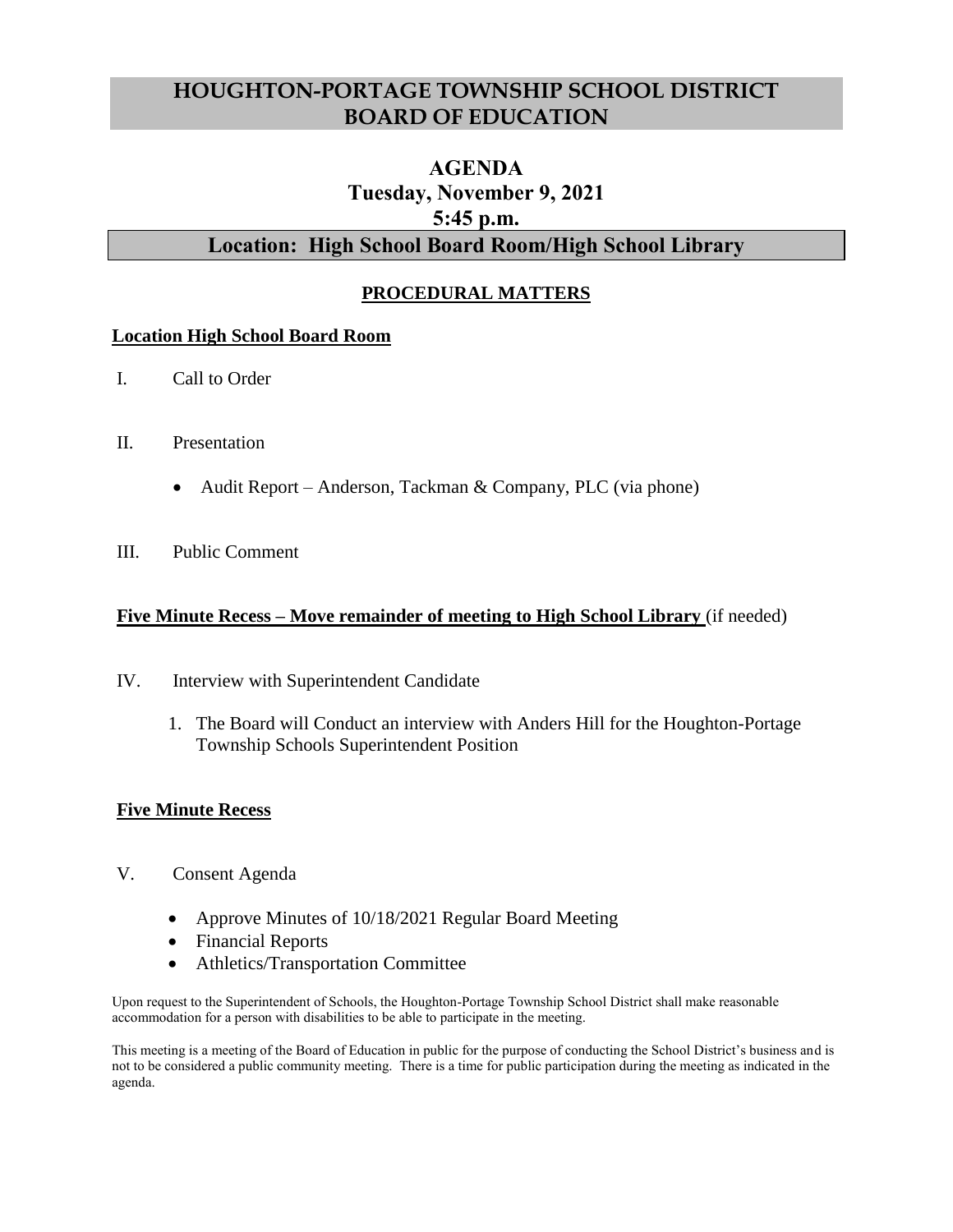Page 2 Board Agenda – 11/3/2021

- Finance Committee
- Personnel/Policy Committee of 11/3/2021
- Facilities Committee
- School Improvement Committee
- Curriculum Committee
- Negotiations Committee
- VI. Administrative Reports
	- Doreen Kramer, Superintendent
	- Anders Hill, Elementary School Principal
	- Julie Filpus, Middle School Principal
	- Cole Klein, High School Principal
	- John Sanregret, Athletic Director

### VII. MASB, MASA & CCASB Reports

#### VIII. Discussion/Action Items

1. Resolution to Approve 2020-2021 Audit Report

Moved by , seconded by \_ , to approve the 2020-2021 audit, prepared by the accounting firm of Anderson, Tackman & Company, PLC.

Yeas: Nays:

2. September 2021 NEOLA Policy Updates – Ms. Kramer provided the Board with the September 2021 policy updates for the first reading. A copy was emailed to the Board on November 3, 2021. The updates will be voted on at the December 2021 meeting.

Upon request to the Superintendent of Schools, the Houghton-Portage Township School District shall make reasonable accommodation for a person with disabilities to be able to participate in the meeting.

This meeting is a meeting of the Board of Education in public for the purpose of conducting the School District's business and is not to be considered a public community meeting. There is a time for public participation during the meeting as indicated in the agenda.